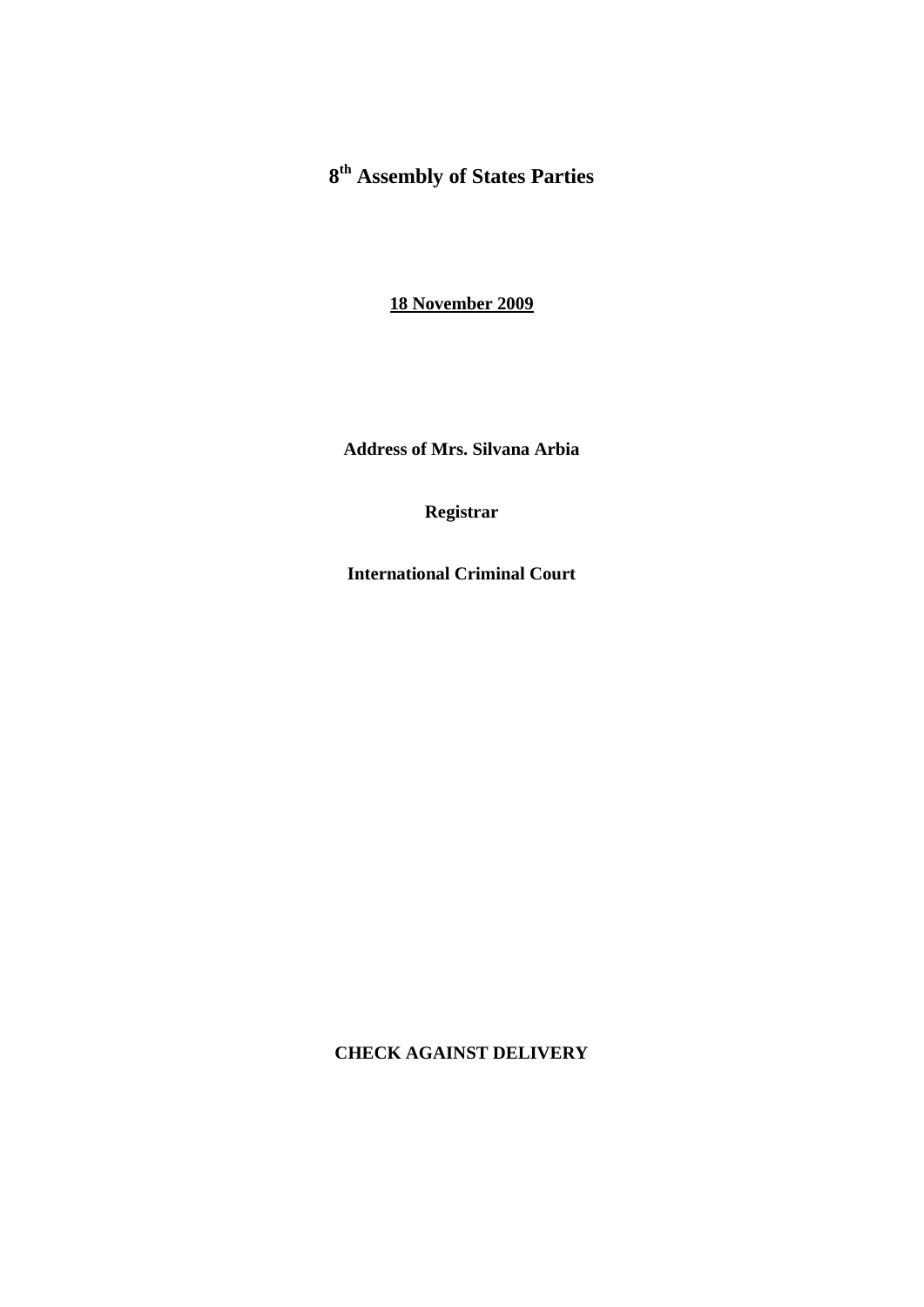Mr. President, **Excellencies** Ladies and Gentlemen,

It is truly an honour to be addressing you at this  $8<sup>th</sup>$  Assembly of States Parties. As Registrar of this ground-breaking institution, and its principle administrative officer, I have seen a year where the Court has weathered the economic storms with a search for efficiencies and consolidation, and at the same time I have had the pleasure to support an increasing load of judicial activity, as the Prosecutor's efforts to bring to trial those most responsible of serious international crimes is coming to fruition. In my brief intervention today, I will seek to address both elements in this equation. I have also prepared for you a fact sheet which will give you a sense of the full scope and breadth of the Registry's work this year.

# Mr. President

If I may, I will start with some of the achievements this year in the administration of the Court. Significant gains were made in the area of human resources, and I can point to an increased recruitment rate of this year, with 678 out of 739 approved posts filled, as well as a vacancy rate of 10.5% this year, as planned. There has also been a drastic reduction in unapproved GTAs, as requested by the CBF. Indeed, the CBF recognized all of these achievements in its report.

The CBF also noted with appreciation the efforts made by the Court in finding efficiencies. To this, I want to add that you have my firm commitment that the search for efficiencies is an ongoing exercise and that it will be streamlined in court procedures in general. The court will be reporting to you further on this matter in 2010, but I can already report that one component of this process, the re-engineering exercise, is in full swing now. The project will continue in 2010 and 2011 with the staggered selection of new processes for re-engineering.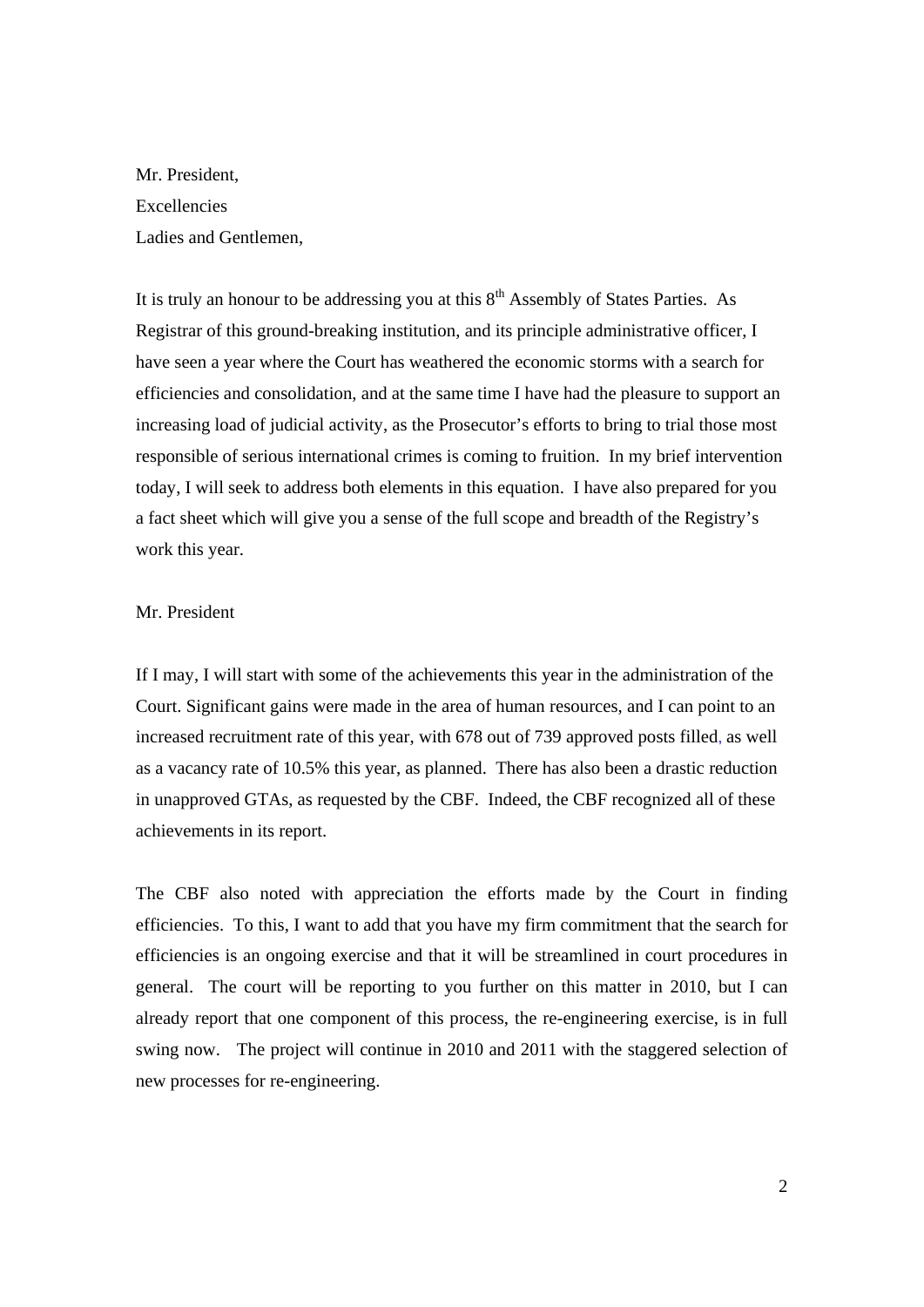Another initiative of the Court which has been praised by the CBF was the setting up of an investment committee. The committee, including external members, has met to provide oversight over the strategy of the Court's financial investments, especially in light of the world-wide financial crisis. This year, the investment committee focused on the need for the Court to diversify its investment strategy.

I also want to briefly touch upon the court-wide risk management project, which started last year and has continued in 2009. Having identified the major risks faced by the Court, we are now in the process prioritizing and adopt strategies to mitigate them. I hope that we will be able to report to the CBF in April with the results of this exercise,

## Mr. President

The Court has also been working closely with both the CBF and the Bureau's Working Groups on a number of other issues which last year's Assembly asked us to report on. You have the different reports prepared by the Court on these matters, and I will highlight just a few here. As requested, and together with the other organs, I have prepared a report on the desirability and feasibility of an AU liaison office. You will note the Court's recommendation that such an office is both desirable and feasible, and that it should be staffed at a sufficiently senior level to interact effectively with the diplomatic community in Addis Abeba, as well as with senior AU Commission officials. We are available for any further clarifications which may assist with your discussions on this matter, and stand ready to implement any decision that is reached.

In respect of legal aid for victims and for the defence, discussions progressed tremendously this year, and only a few issues will need to continue being discussed into the next year. I wish to thank the two able facilitators from South Africa and Australia for moving these issues forward.

Of course, there will always be some tension between the policy-setting role of the States Parties and the independent judicial operations of the Court, and the Working Groups are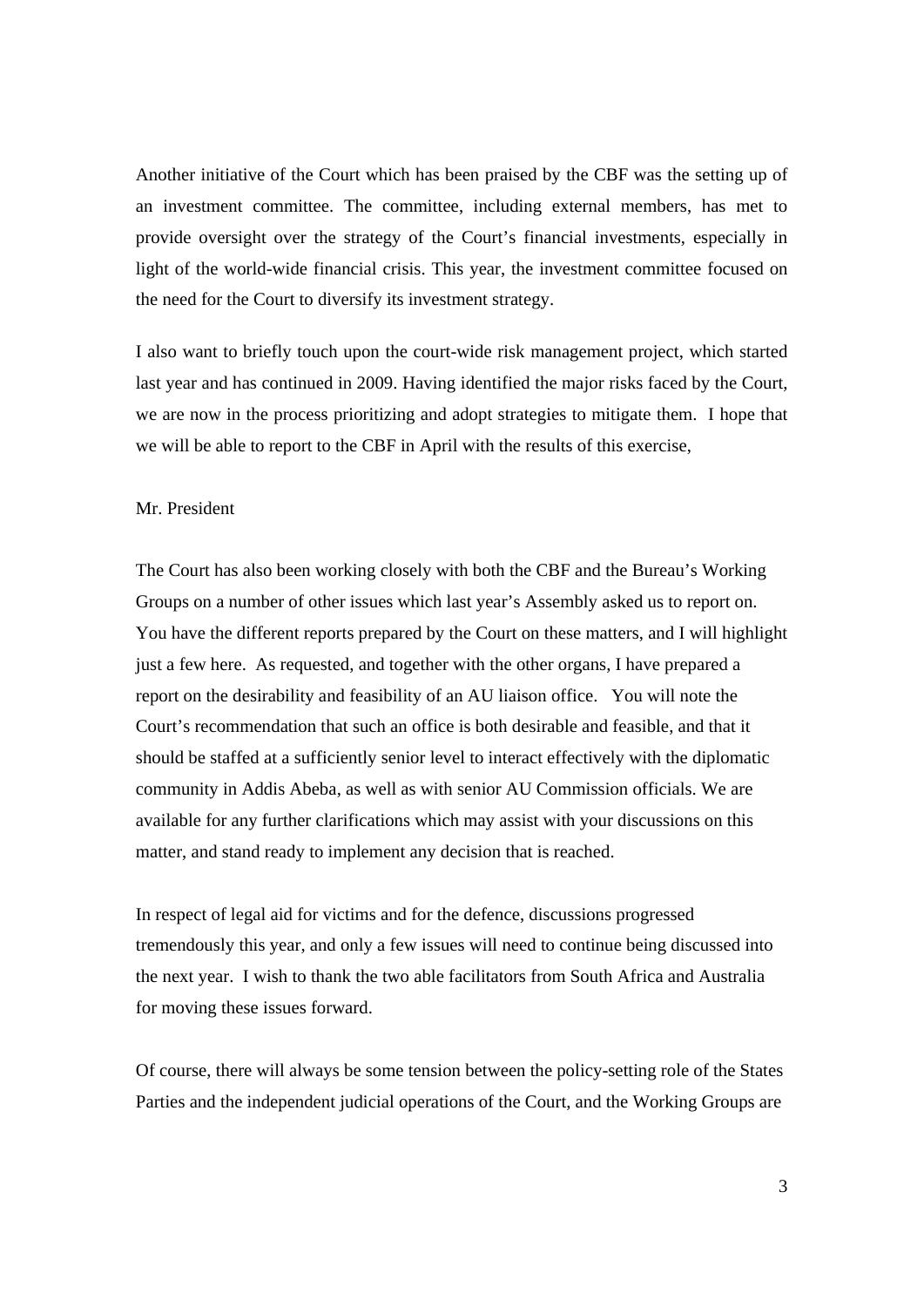often the forum where these tensions are played out, and usually resolved. I want to briefly mention two areas, however, where some tensions persist to date. On the matter of an independent oversight mechanism, the Court worked closely with the UK facilitator so as to ensure that the wish of states to have independent investigations into alleged misconduct by Court staff and elected officials is aligned with the regulatory framework of the Court. Both the Court and States must now be vigilant that such an investigative mechanism is not overriding the established disciplinary mechanisms, and that it is truly accountable to states.

On the contentious issue of family visits, and despite the excellent work of the Finnish facilitator, the Court and States have not managed to see entirely eye to eye. I fully understand the point of view of States Parties who wish to use their prerogative to set policies for the Court, especially when these have financial implications both in the Court, and possibly domestically. I also fully respect the decision of the Presidency in the appeal by Mr. Ngudjolo Chui on the conditions set by me for the visit of his family. Being in the middle of these two perspectives, I have and will continue to advocate that the political track and the judicial track must be clearly separated. The independence of the judicial process must be safeguarded to the same extent as the prerogative of states to set policy.

#### Mr. President

To close off this brief survey of some of the most salient administrative issues this year, I will note that the Court has now opened a second interim premises building in the vicinity of its headquarters. The new building called Haagse Veste 1 allowed the Court to solve some of its space allocation problems in The Hague.

I now turn to the very reason why administrative structures and budgetary mechanisms exist, namely to support the judicial proceedings before the Court. The President and the Prosecutor have already summarized the proceedings before the Court, so I will limit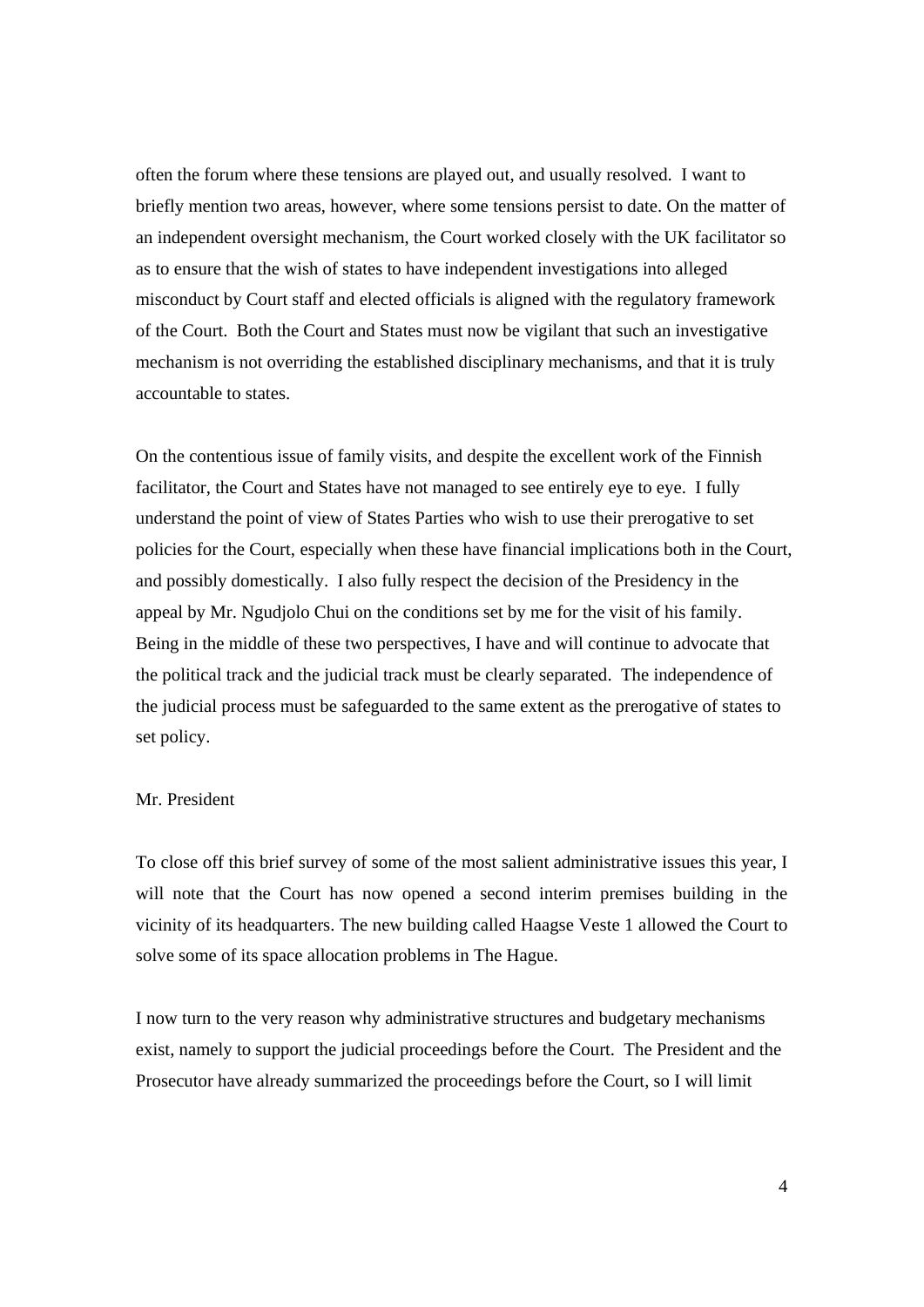myself to adding to those excellent accounts a few particulars under the purview of the Registry.

As the President has noted, the participation of victims in the proceedings is a unique and progressive feature of this Court and a milestone in international criminal law. As the pace of judicial proceedings increases, the nascent jurisprudence on victim participation and representation is evolving rapidly. In respect of legal representation, this year has seen a number of interesting developments. At the start of the trial in the Lubanga case, the 7 lawyers representing 93 victims proposed to form themselves into two teams, so that each of the lawyers would remain involved, even though there would only be one lawyer appearing before the Court on behalf of each team at any one time. The Trial Chamber accepted the proposal.

In the case of Katanga and Ngudjolo Chui, Trial Chamber II ordered the majority of the victims accepted as participants, comprising approximately 350 victims, to choose one common legal representative, with the assistance of the Registry. Recognizing a conflict of interest between two categories of victims accepted to participate in the case, the Chamber found that it was necessary for a smaller group to be represented by a separate legal team.

Another development has been the participation of four legal representatives representing a total of 78 victims in the confirmation of charges hearing in the case of Abu Garda, in the Darfur situation. The victims are from several African countries that made up the peace-keeping force. Their legal representatives were permitted to make opening statements and to put questions to the witnesses heard during the hearing.

The Trial Chambers have also been developing the system governing how victims actually participate in the courtroom. I would highlight two aspects. First, in order to intervene during the trial, victims need to show that their interests are affected. Second, the Appeals Chamber decided that "victims may possibly lead evidence pertaining to the

5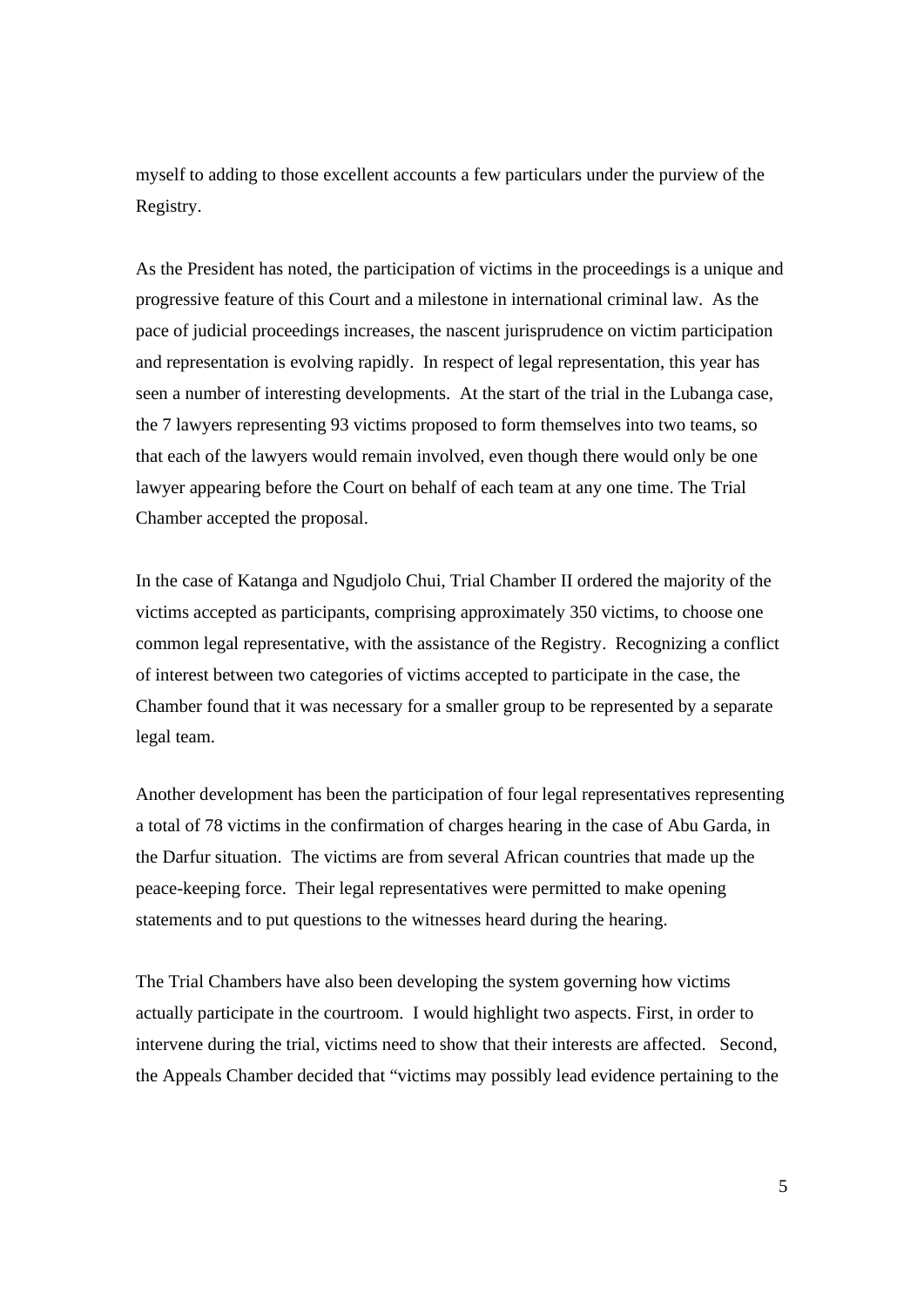guilt or innocence of the accused when requested, and challenge the admissibility or relevance of evidence in the trial proceedings."

The Registry has been following the evolving jurisprudence on victim participation closely, and has worked together with UNICRI, the United Nations Inter-regional Crime and Justice Research Institute to produce a compendium of such jurisprudence.

With the increased pace of judicial proceedings and the beginning of the first trial, the judicial support work of the Registry has been rising sharply. Registry has had to manage all the filings in the ongoing proceedings, their translation and the interpretation and support to all the hearings. In the area of witness protection and support, the Victims and Witnesses Unit has had to ensure the timely appearance of the witnesses in Court, facilitating the necessary travel and consular arrangements and organizing their stay in The Hague. The Unit was also entrusted by the Trial Chamber to provide extensive witness familiarization and psycho-social support to all witnesses appearing before the Chamber.

Also in the area of witness protection, I have been working hard this year to try and increase the available pool of states where witnesses in danger can be relocated. In order to offer new modalities to states which may have the resources to fund relocations, but not on their territory, I am opening a trust fund to allow the court to enter into costneutral witness relocation agreements with countries that do not yet have the resources or capacity to protect witnesses. The funds received in the Trust Fund will be used both to safely relocate a protected witness, and to work with partners such as UNODC to build a domestic witness protection capacity. I invite you all to the side event on this issue Thursday lunchtime where you will be able to obtain further information and details.

## Mr. President,

Whilst developing this initiative, I fully had in mind the principle of complementarity, the central importance of which the President has already highlighted. I would also like to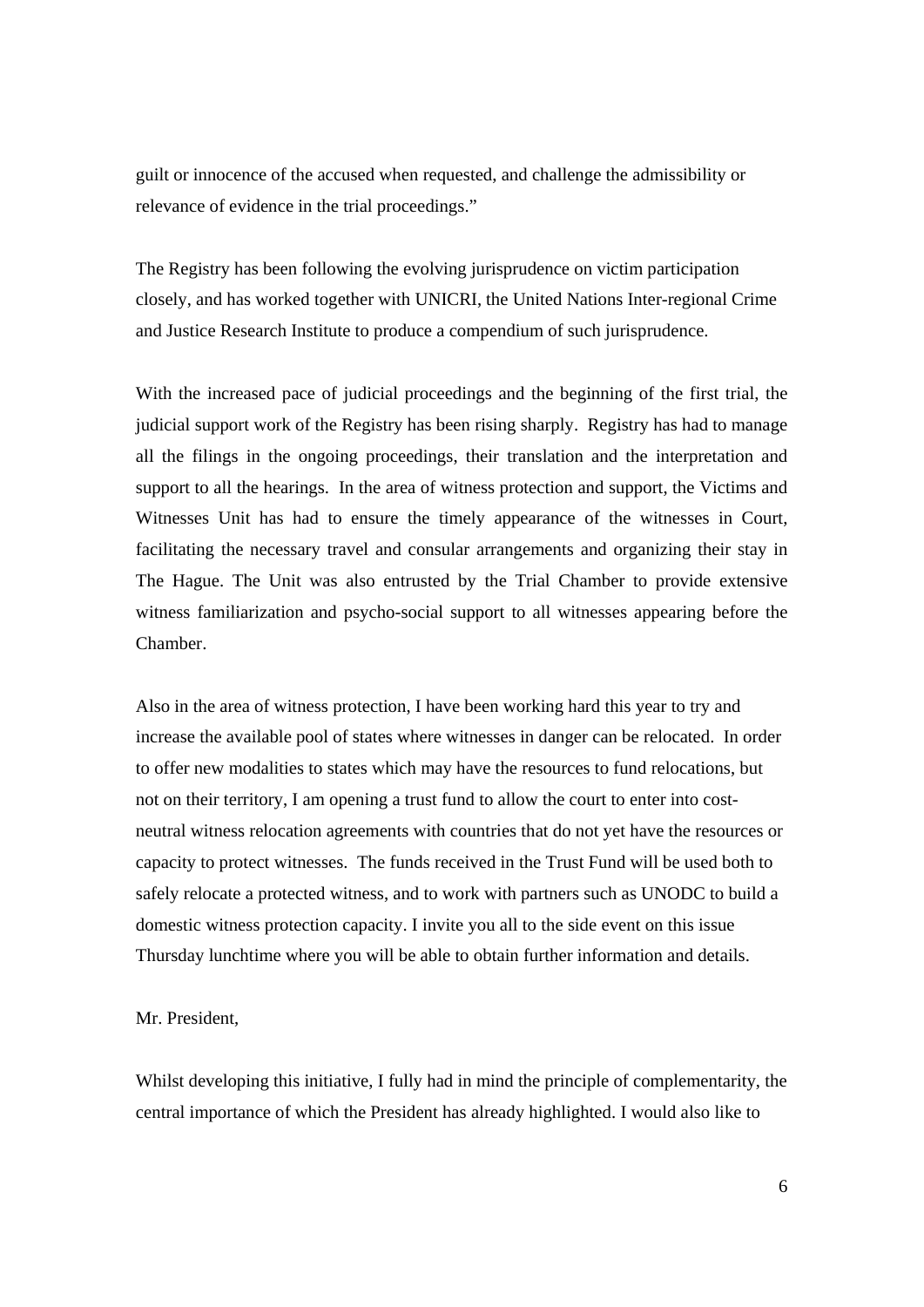commend the lead taken by Denmark and South Africa on this issue, and I want to stress that the Registry is actively looking at areas in which we can use our expertise in organizing and managing fair trials to make an impact in strengthening domestic capacity to prosecute serious international crimes, bearing in mind mandate and resource constraints. I have created a working group within the Registry to look at cost neutral initiatives which we can take for this purpose.

One tool for fostering complementarity is our presence in the field. The staff of our field offices is instrumental in our outreach activities, which have been steadily increasing. Between 1 October 2008 and 1 October 2009, 39,665 individuals were engaged during 365 interactive sessions and 34 million people likely informed through local radio and television stations. Field office staff have also ensured the protection of witnesses and victims, and supported on a day to day basis the investigations of the Office of the Prosecutor, the counsel teams (defence and legal representatives of victims), and of the Trust Fund for Victims.

This work is being undertaken in difficult circumstances as the security situation in each country of situation remained a primary concern for the Registry. As Registrar, I take my responsibilities with respect to staff in the field seriously. I must also pay attention to the proper administration of the Court's assets in the field. I am thus working hard to ensure these staff and assets are properly managed and secured, and I have already taken a number of initiatives in this respect. I will be working closely with the CBF in its April session on this matter, and hope to be able to pursue this initiative further, and to begin addressing issues of legacy and archives as part of the court's exit strategy. Again, these discussions should be linked to those on complementarity.

I have highlighted the importance of the Court's cooperation with States to foster complementarity. I also want to briefly touch upon the reverse issue, namely the cooperation of states with the Court. Initially, I wish to thank the focal point of the Assembly on cooperation for his good work and the opportunity he gave the Court to put forward its experiences and views in our report to the Assembly. The President and the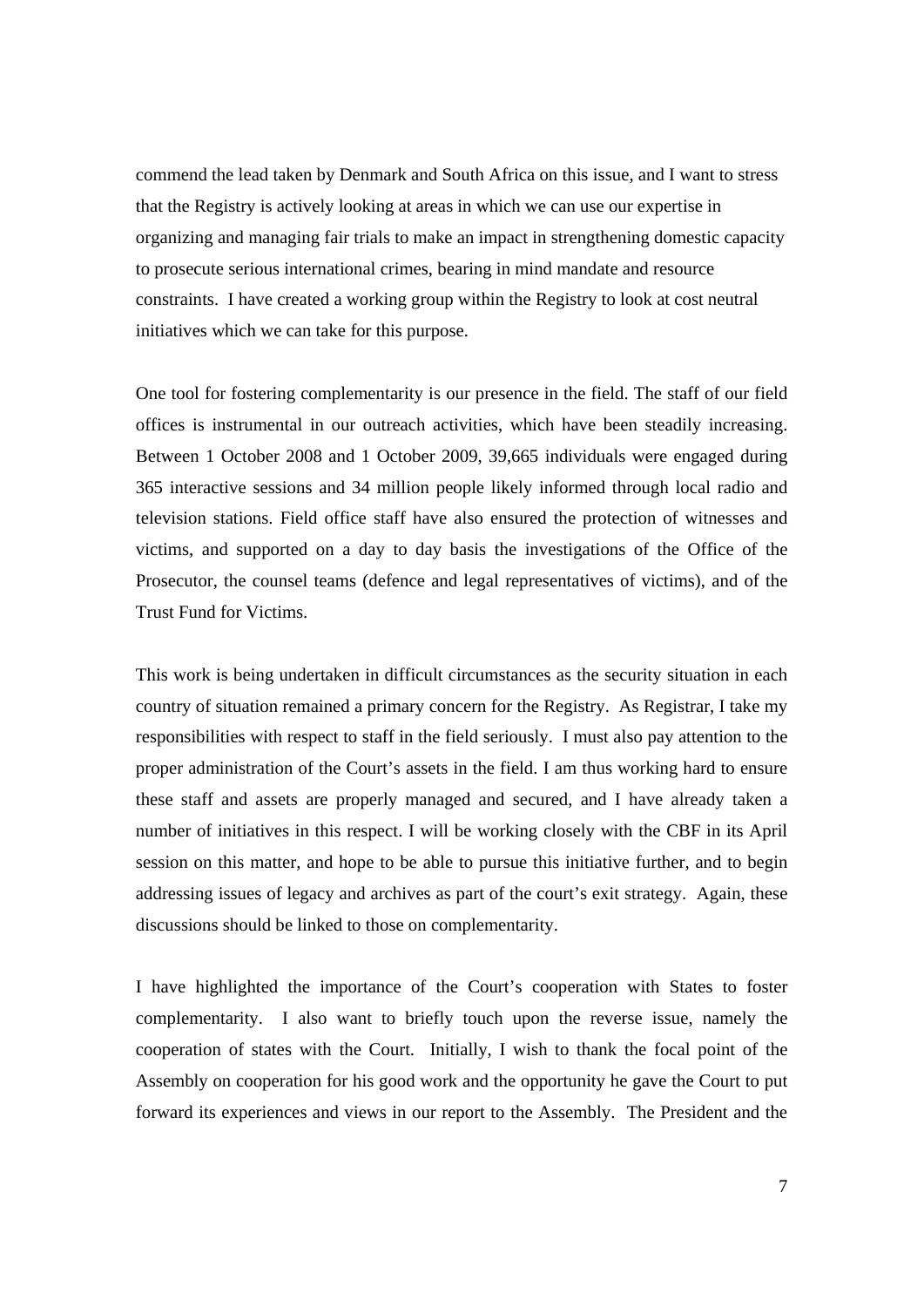Prosecutor have stressed the need for States to enforce decisions of the Court, especially arrest warrants. I fully echo those sentiments and further call on States to remove any blockages that hinder the ability to enforce decisions. As the report of the Court shows, many of these appear to be more of a bureaucratic or legislative nature which can be addressed by the mainstreaming of the Court in national bureaucracies and the adoption of implementing legislation. New issues on cooperation have also arisen this year, and I would point to the case of Jean-Pierre Bemba Gombo to illustrate the important issue of interim release. The court needs the possibility of provisionally releasing suspects. We will be approaching States individually to see whether framework agreements can be concluded for this purpose.

# Mr. President

I will conclude by informing you that the United Nations has contacted the Court seeking information about the possibility of the Court could house the archives and future residual mechanisms of the ICTY and the ICTR. Equally the SCSL has approached the Court for the same reason.

First, I would like to emphasize the significance of the ICTY, the ICTR, the SCSL as well as of other mixed tribunals for the development and enforcement of international criminal justice. It is with this in mind that the Court would welcome the opportunity to assist in the completion of their important mandates and in the securing of their legacies.

The Court already has experience in offering cooperation to the SCSL similar to the one that is now being explored for future residual mechanism(s), including archives. The Memorandum of Understanding between the Court and the SCSL could provide a sound basis to further develop areas for and modalities of cooperation between the ICC and one or more residual mechanisms.

With regard to facilities, as you are aware the Court has very limited space in its interim premises. However, the plans for the permanent premises could still be adapted so as to accommodate both, residual mechanism(s) and archives. Any requirements or spare space